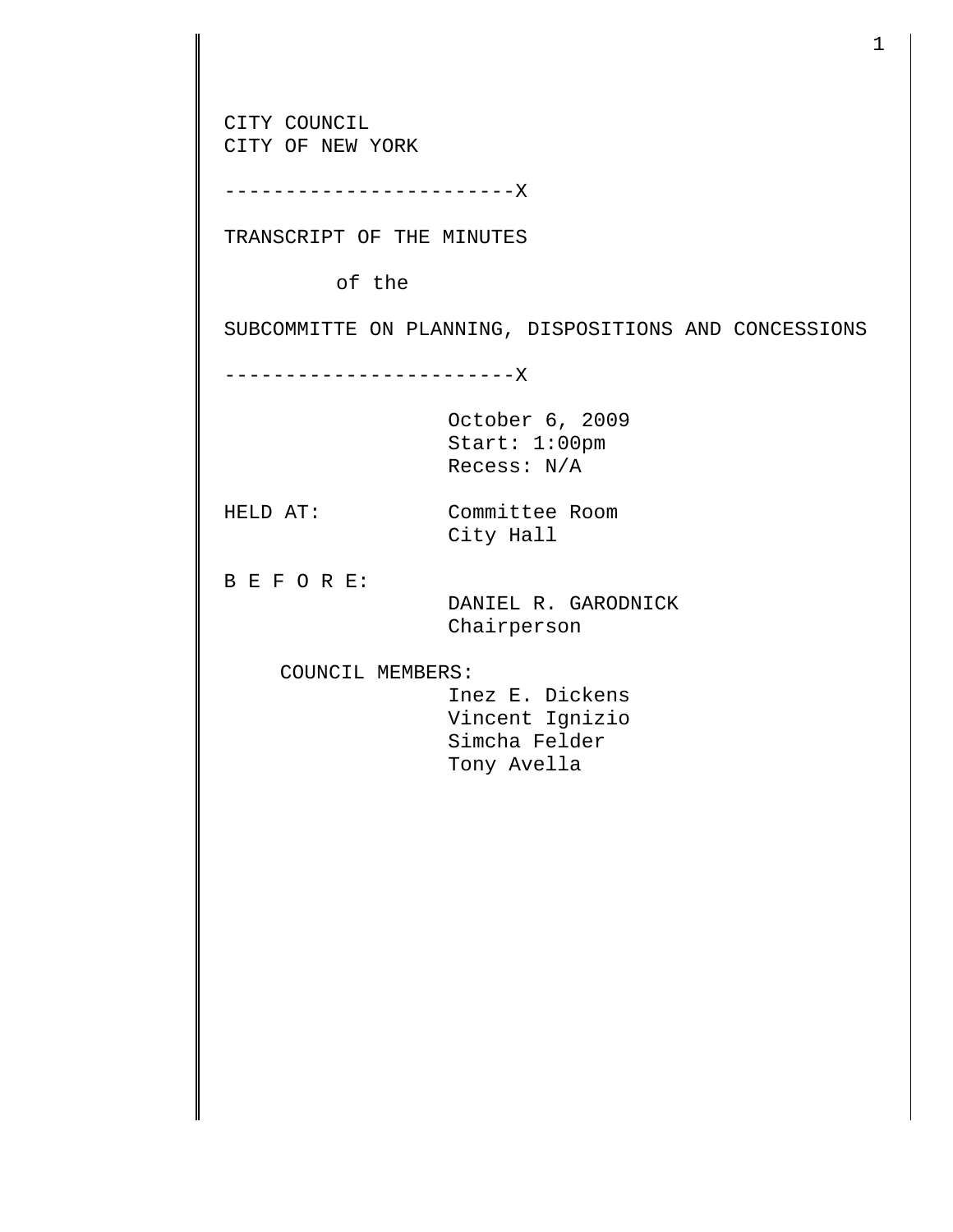## A P P E A R A N C E S (CONTINUED)

Tom McKnight New York City Economic Development Corporation

Carol Clark Assistant Commissioner, Local Legislative Affairs Housing Preservation and Development

Victor Hernandez Director of Tenant Interim Lease Program Housing Preservation and Development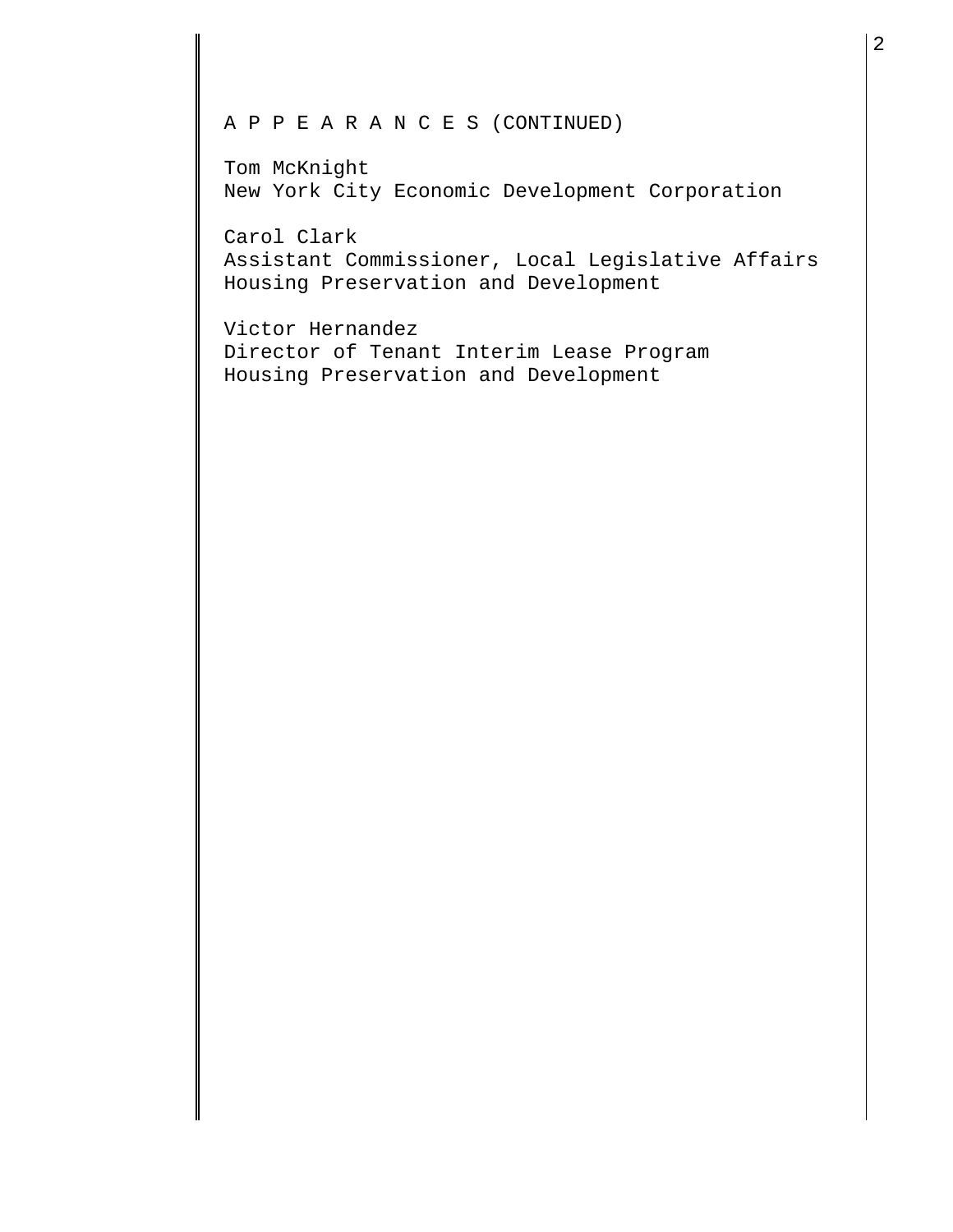| $\mathbf 1$    | $\mathbf{3}$<br>PLANNING DISPOSITIONS AND CONCESSIONS |
|----------------|-------------------------------------------------------|
| $\overline{2}$ | CHAIRPERSON GARODNICK: Good                           |
| 3              | afternoon, everyone. Our apologies. We are            |
| $\overline{4}$ | convening the subcommittee on Planning,               |
| 5              | Dispositions and Concessions. This is another         |
| 6              | subcommittee of the Land Use Committee of the New     |
| 7              | York City Council. Previously held in this room       |
| 8              | just a few moments ago was Zoning. This is            |
| 9              | Planning, and we have to interrupt Zoning for a       |
| 10             | few moments to address a couple of issues in the      |
| 11             | Planning subcommittees. So our apologies. Again,      |
| 12             | my name is Dan Garodnick. I'm joined today by         |
| 13             | Council Members Inez Dickens and Vincent Ignizio      |
| 14             | as well as Simcha Felder and Tony Avella, who are     |
| 15             | members of the Zoning Subcommittee. We are going      |
| 16             | to be voting on three items today. We previously      |
| 17             | heard testimony on the subject of Land Use 1207,      |
| 18             | that's at 640 Broadway, and I have one comment on     |
| 19             | that in a moment. We are going to hear testimony      |
| 20             | on Land Use 1224, that's College Point. And I'm       |
| 21             | actually going to ask the folks from EDC to come      |
| 22             | take the seat of honor here as I make mention of      |
| 23             | all of the items here today. The last item will       |
| 24             | be Land Use 1222, an item in the district of          |
| 25             | Council Member Dickens. And let me just start off     |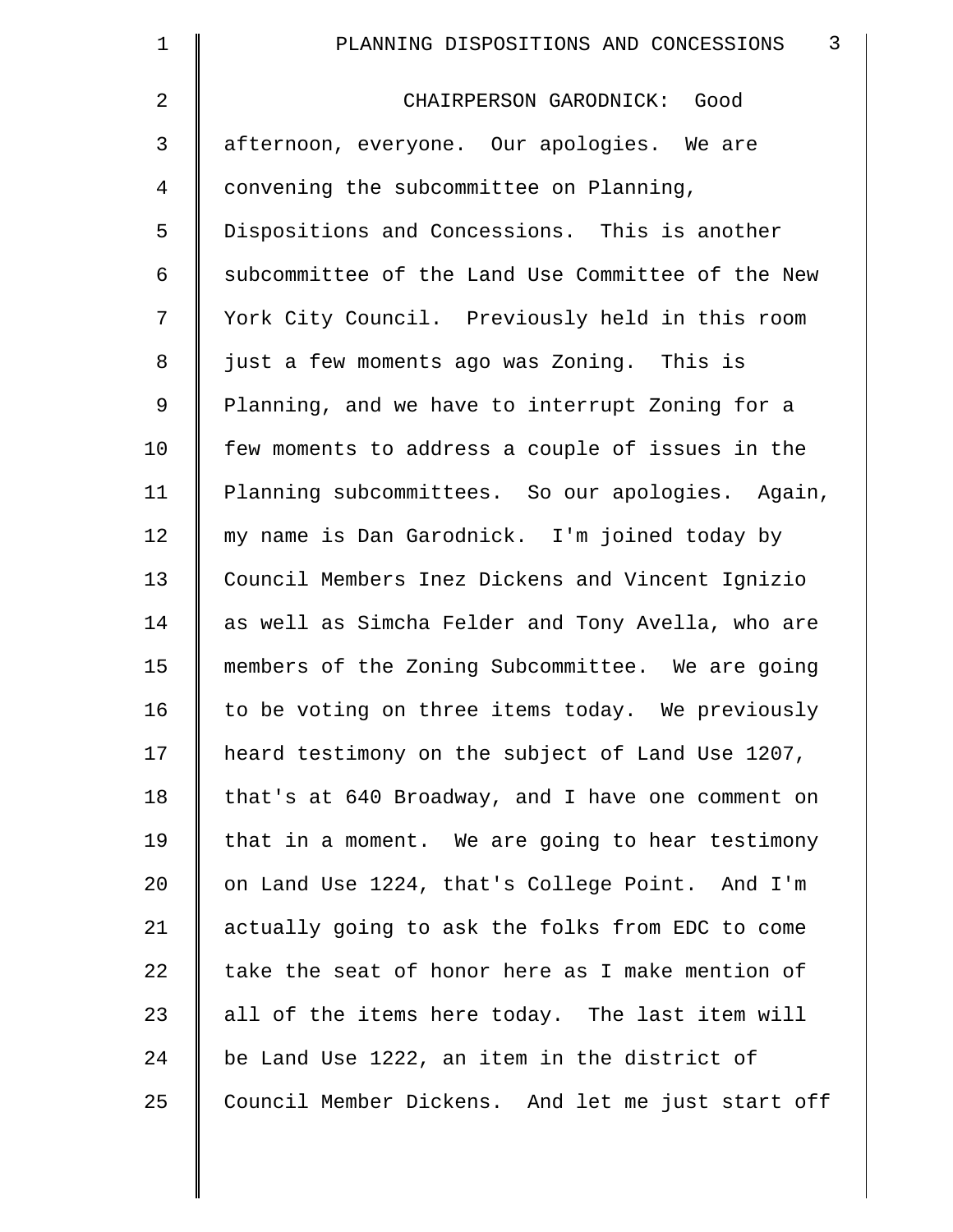| $\mathbf 1$    | 4<br>PLANNING DISPOSITIONS AND CONCESSIONS         |
|----------------|----------------------------------------------------|
| $\overline{a}$ | on the subject of Land Use 1207. This is an item   |
| 3              | previously heard, 640 Broadway in Brooklyn,        |
| 4              | Brooklyn Community Board 1, C090379HAK, in the     |
| 5              | district of Council Member David Yassky. I want    |
| 6              | to note Council Member Ignizio and I raised a      |
| 7              | variety of issues on the subject of the process of |
| 8              | offering site authorization letters by the City's  |
| 9              | Department of Housing Preservation and             |
| 10             | Development. We were concerned because we wanted   |
| 11             | to make sure there was as much possible            |
| 12             | transparency in that process as possible, and that |
| 13             | people who are interested in working with HPD on   |
| 14             | the subject of securing financing for affordable   |
| 15             | housing, that they know the rules, that they have  |
| 16             | every opportunity to participate and that the      |
| 17             | process is open. In response, we have come to an   |
| 18             | agreement with HPD, and I have a letter in my      |
| 19             | hands from Joseph Rosenberg, the Deputy            |
| 20             | Commissioner of HPD, to me, dated today, which     |
| 21             | makes mention to the specific Land Use item at     |
| 22             | issue today, but also sets forth a process that    |
| 23             | they are undertaking to put certain information on |
| 24             | their website, the HPD website, which includes the |
| 25             | Agency's policy regarding site authorization       |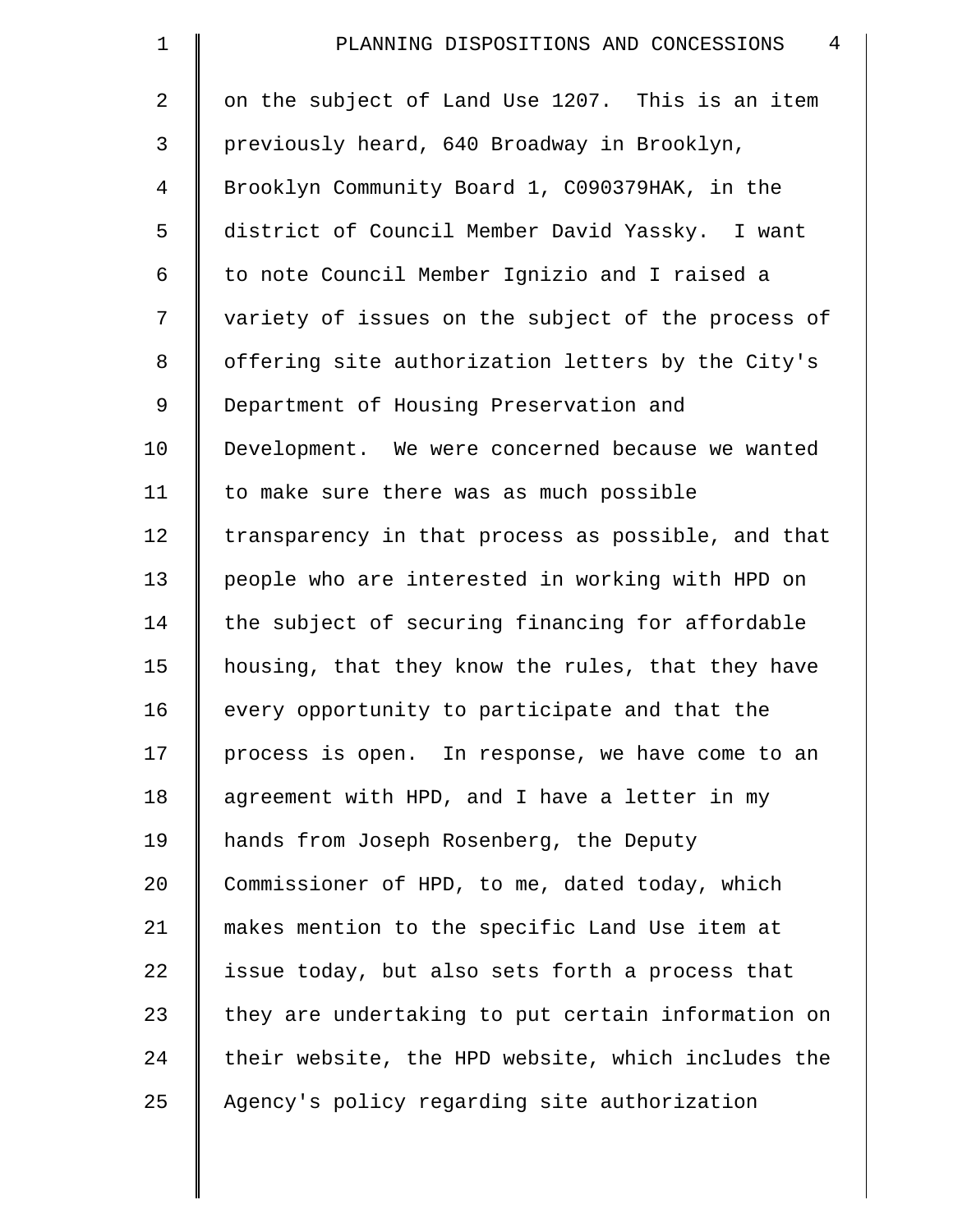| $\mathbf 1$    | 5<br>PLANNING DISPOSITIONS AND CONCESSIONS         |
|----------------|----------------------------------------------------|
| $\overline{a}$ | letters, the telephone number that groups can call |
| $\mathfrak{Z}$ | if they are interested in a specific site, a list  |
| 4              | of the addresses by block and lot of each property |
| 5              | since 2006, for which HPD provided authorization   |
| 6              | letters, and a list of federal and state awards    |
| 7              | for City-owned sites once decisions are made. I    |
| 8              | believe that this is a significant step forward    |
| 9              | for HPD in the openness and transparency of their  |
| 10             | process. I think it's particularly important that  |
| 11             | institutions or individuals that are interested in |
| 12             | working with that agency to develop affordable     |
| 13             | housing will now know front and center, clearly,   |
| 14             | on their website what the process is, and also     |
| 15             | site authorization letters that have previously    |
| 16             | been written for which there is not a project that |
| 17             | has ensued, they will be available on the website  |
| 18             | as well so that interested parties can scrutinize  |
| 19             | that and consider whether they would like to       |
| 20             | participate themselves. So we will enter that      |
| 21             | letter into the record for today, and I am         |
| 22             | grateful to HPD for their cooperation on this, and |
| 23             | it gives me some comfort going forward that we     |
| 24             | will have more openness in this process. Of        |
| 25             | course the project that is before us today is a    |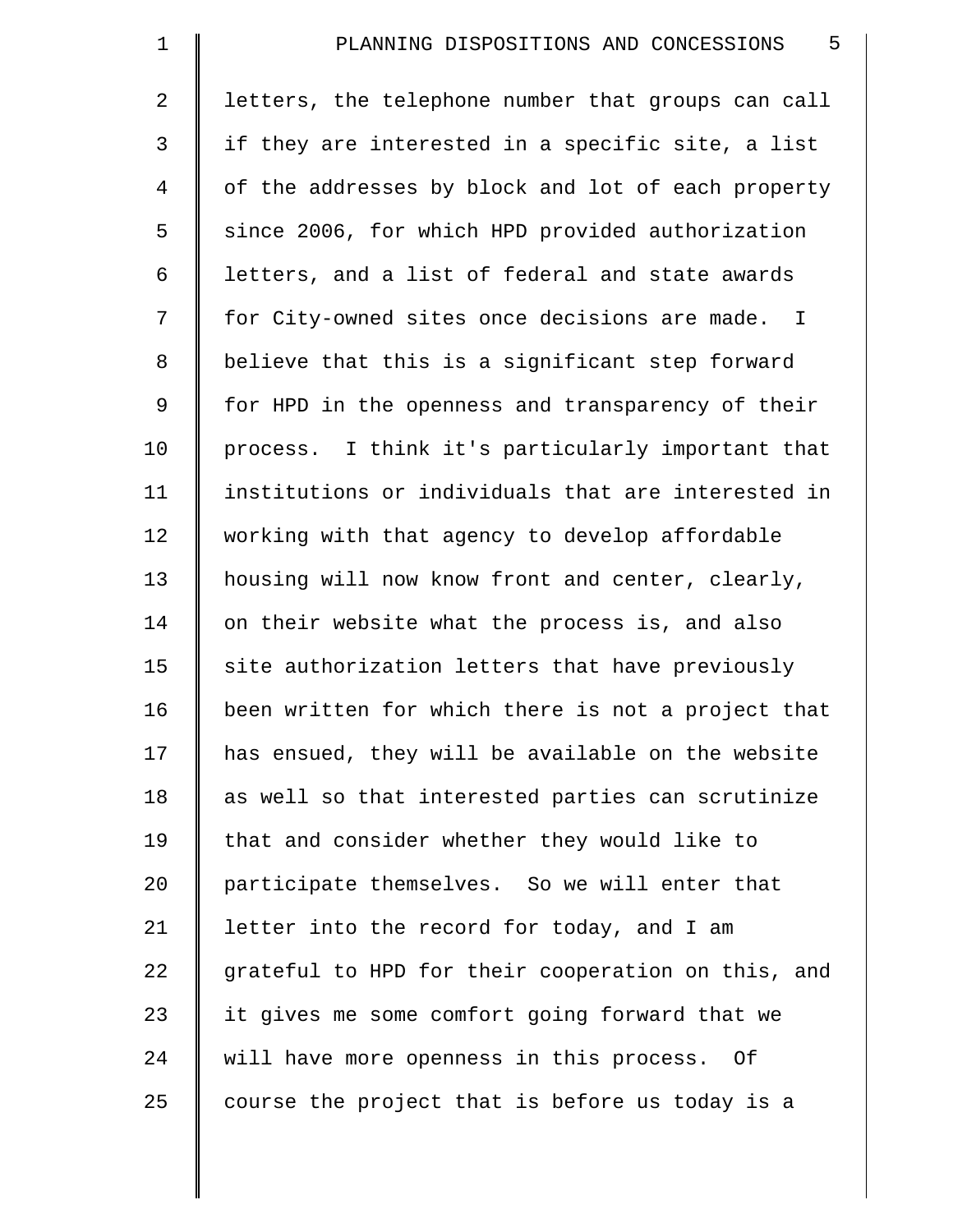| $\mathbf 1$    | - 6<br>PLANNING DISPOSITIONS AND CONCESSIONS       |
|----------------|----------------------------------------------------|
| 2              | good one, and I think that the comments that I     |
| $\mathfrak{Z}$ | made last week were not to the detriment of this   |
| $\overline{4}$ | project in particular. Really it was about the     |
| 5              | process and that we want more openness in the      |
| 6              | procedures here. Now I'll turn to Council Member   |
| 7              | Ignizio.                                           |
| 8              | COUNCIL MEMBER IGNIZIO: Thank you                  |
| $\overline{9}$ | very much, Mr. Chairman. I wanted to thank my      |
| 10             | colleagues on this committee for doing yeoman's    |
| 11             | work, and especially Chairman Garodnick. Never     |
| 12             | did we question the integrity of the members of    |
| 13             | HPD; never did we question the integrity of any    |
| 14             | person in this City. What we strive to do and      |
| 15             | what we wanted to do is to assure that the doors   |
| 16             | of HPD and the doors of projects such as this are  |
| 17             | wide open for anybody who wants to take part in    |
| 18             | the process. And I think what we did today, Mr.    |
| 19             | Chairman and my fellow Committee Members, is we    |
| 20             | increased, kicked that door open just a little bit |
| 21             | wider so that people in the City of New York,      |
| 22             | regardless of who they know, regardless of what    |
| 23             | friends they have, regardless if they have none,   |
| 24             | that they can take part in this process of making  |
| 25             | the City and better place. And I ultimately        |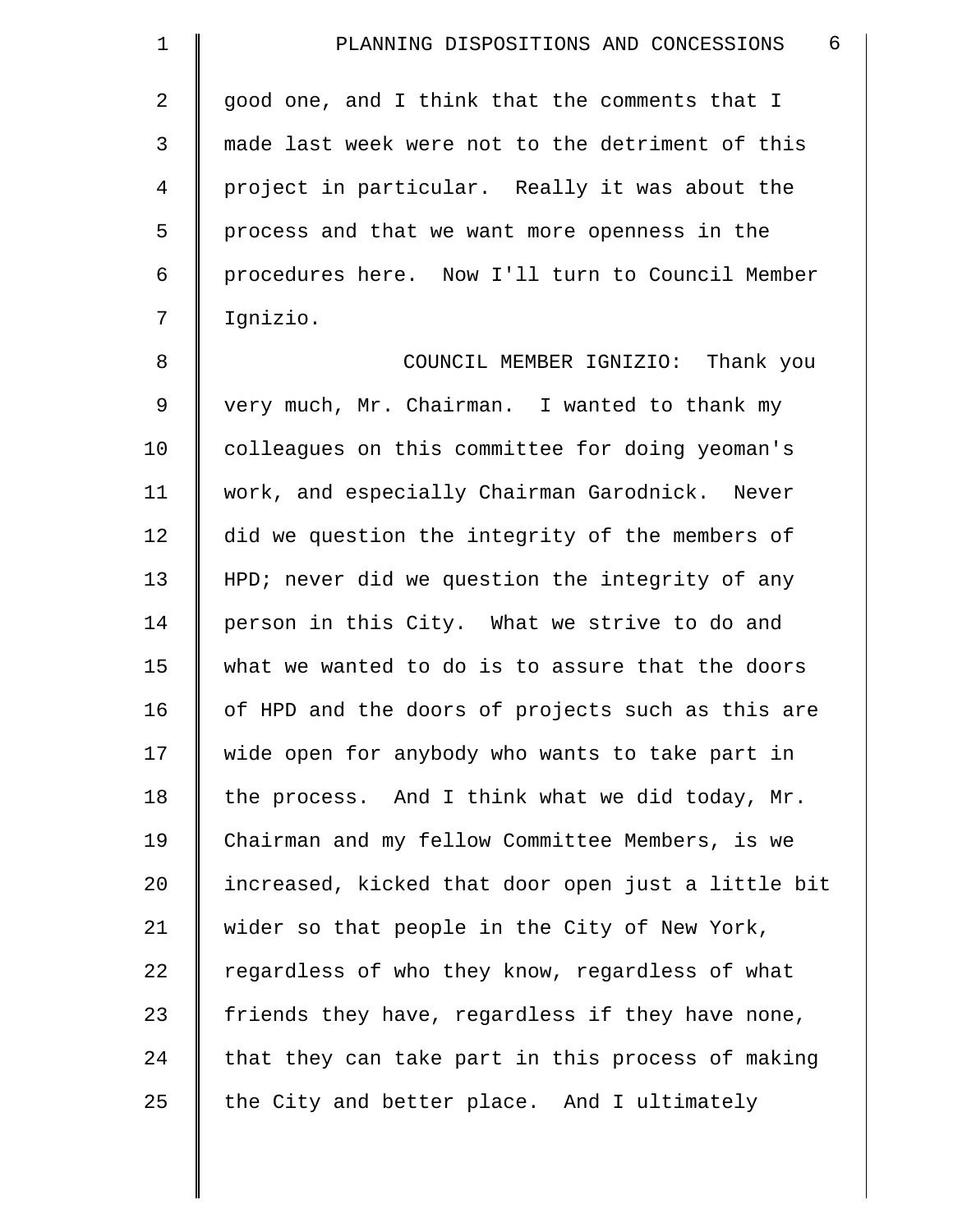| $\mathbf 1$    | 7<br>PLANNING DISPOSITIONS AND CONCESSIONS         |
|----------------|----------------------------------------------------|
| 2              | believe that this and transparency resolution,     |
| 3              | what I like to call it, and processes like this    |
| $\overline{4}$ | will actually assure that the integrity of this    |
| 5              | process is kept intact. And I am grateful for the  |
| 6              | work that this Committee has done in assuring that |
| 7              | we move away from sole-source situations and we    |
| 8              | move in rapid speed to all projects being          |
| $\mathsf 9$    | competitively bid. And I'm grateful for the        |
| 10             | Chairman and his intervention. Thank you all.      |
| 11             | CHAIRPERSON GARODNICK: Thank you,                  |
| 12             | Council Member Ignizio. And with that we are       |
| 13             | going to turn immediately to Land Use 1224, which  |
| 14             | is the College Point Corporate Park, Queens        |
| 15             | Community Board 7, C090470PPQ in the district of   |
| 16             | Council Member Avella. And we'll turn to the       |
| 17             | representatives of the applicant. The              |
| 18             | representative.                                    |
| 19             | TOM MCKNIGHT: Thank you, Council                   |
| 20             | Members. I'm Tom McKnight from the City's          |
| 21             | Economic Development Corporation. The item before  |
| 22             | you is a disposition application for a site        |
| 23             | located in the College Point Corporate Park. It    |
| 24             | totals 4,800 square feet. It relates to a          |
| 25             | previous application that went before the Council  |
|                |                                                    |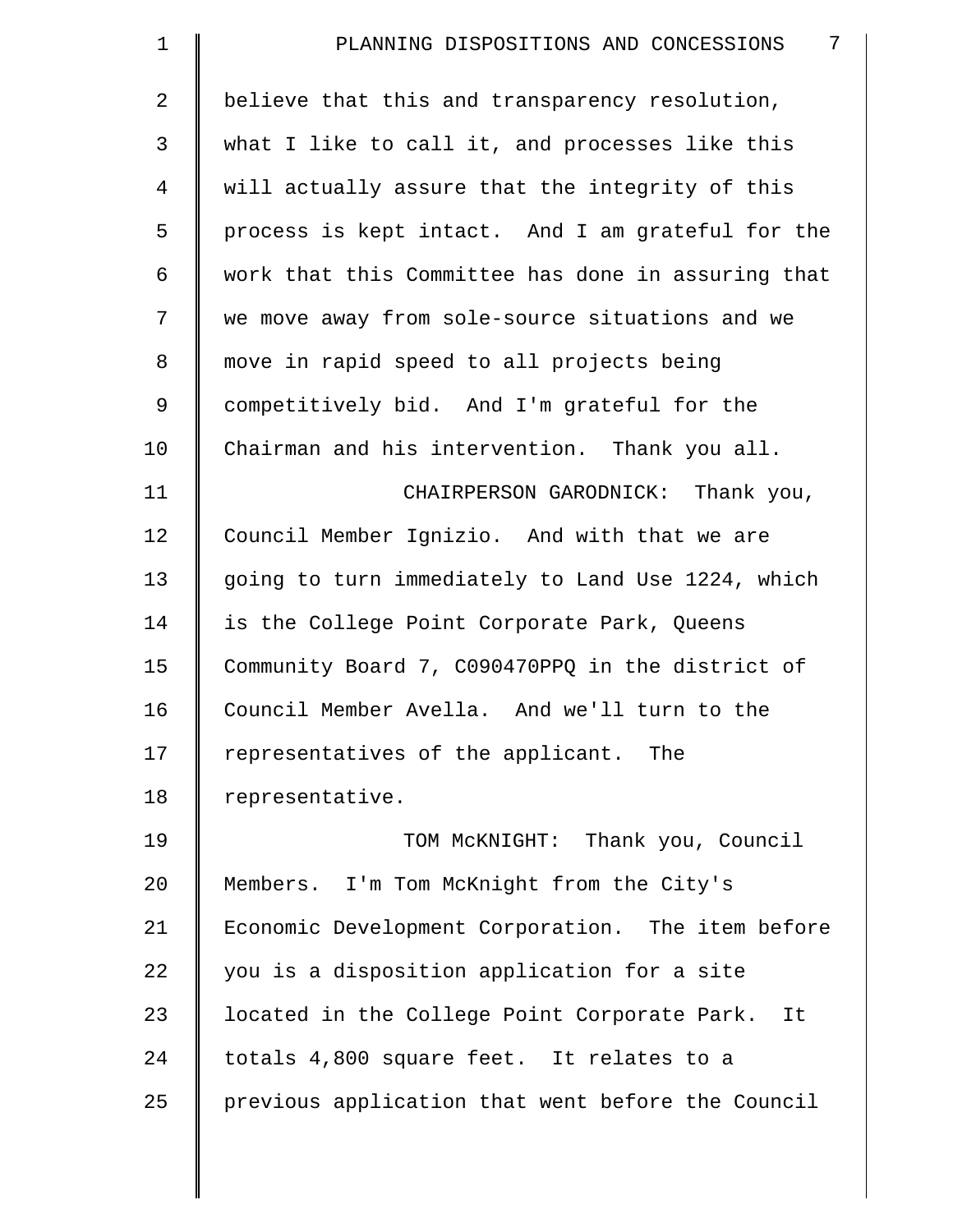| $\mathbf 1$ | 8<br>PLANNING DISPOSITIONS AND CONCESSIONS         |
|-------------|----------------------------------------------------|
| 2           | over the summer, related to the disposition for    |
| 3           | industrial businesses to locate in the College     |
| 4           | Point Corporate Park. Because of a surveying       |
| 5           | error, there are some opaque tax lots in this      |
| 6           | area, and because of a surveying error, a sliver   |
| 7           | of the disposition parcel was omitted from the     |
| 8           | application that was previously approved by the    |
| 9           | Council. You can see it on the map before me. It   |
| 10          | totals about 4,800 square feet, and it would be a  |
| 11          | portion of a site for a future industrial user.    |
| 12          | All the information that was presented to the      |
| 13          | Council and presented in the previous ULURP        |
| 14          | package is still consistent; the only issue was    |
| 15          | that in the ULURP there was--a part of a tax lot   |
| 16          | was omitted. So in terms of the site plans, in     |
| 17          | terms of all the information that was previously   |
| 18          | presented, it's consistent. The only issue is the  |
| 19          | omitted part of tax lot, which we are now          |
| 20          | remedying.                                         |
| 21          | CHAIRPERSON GARODNICK: Thank you.                  |
| 22          | Just to understand, when you made your initial     |
| 23          | presentations to us, oral presentations and other, |
| 24          | all of this was included you said, correct?        |
| 25          | TOM MCKNIGHT: Yes. The                             |
|             |                                                    |

 $\parallel$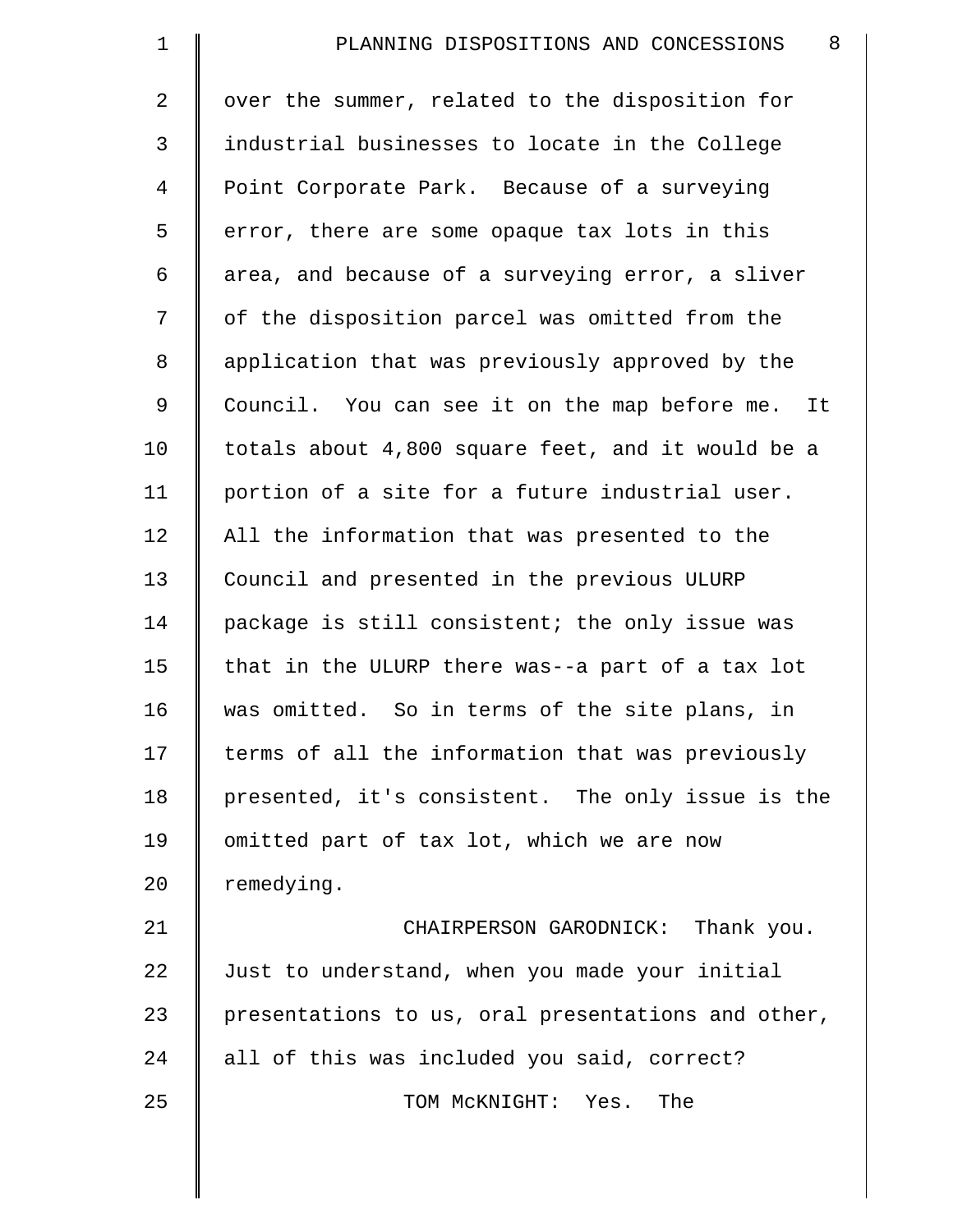| 1  | 9<br>PLANNING DISPOSITIONS AND CONCESSIONS        |
|----|---------------------------------------------------|
| 2  | presentation at the time of the last ULURP,       |
| 3  | nothing has changed. It's really addressing this  |
| 4  | technical issue.                                  |
| 5  | CHAIRPERSON GARODNICK: Okay.                      |
| 6  | Thank you very much. Council Member Avella?       |
| 7  | COUNCIL MEMBER AVELLA: A couple of                |
| 8  | quick questions. The site is eventually going to  |
| 9  | be transferred to what company again?             |
| 10 | TOM MCKNIGHT: This parcel would be                |
| 11 | transferred to Met Metals.                        |
| 12 | COUNCIL MEMBER AVELLA: And if I                   |
| 13 | can see from the map up there, because we don't   |
| 14 | have a copy of the map that you're showing on the |
| 15 | board, is that little shaded area above the box   |
| 16 | the area that you're talking about?               |
| 17 | TOM MCKNIGHT: That's it.                          |
| 18 | COUNCIL MEMBER AVELLA: But the box                |
| 19 | is the site that the company is--it's eventually  |
| 20 | going to be transferred to that company.          |
| 21 | TOM MCKNIGHT: That's correct.                     |
| 22 | COUNCIL MEMBER AVELLA: What's the                 |
| 23 | additional square footage?                        |
| 24 | TOM MCKNIGHT: I'm not sure I                      |
| 25 | understand.                                       |
|    |                                                   |

║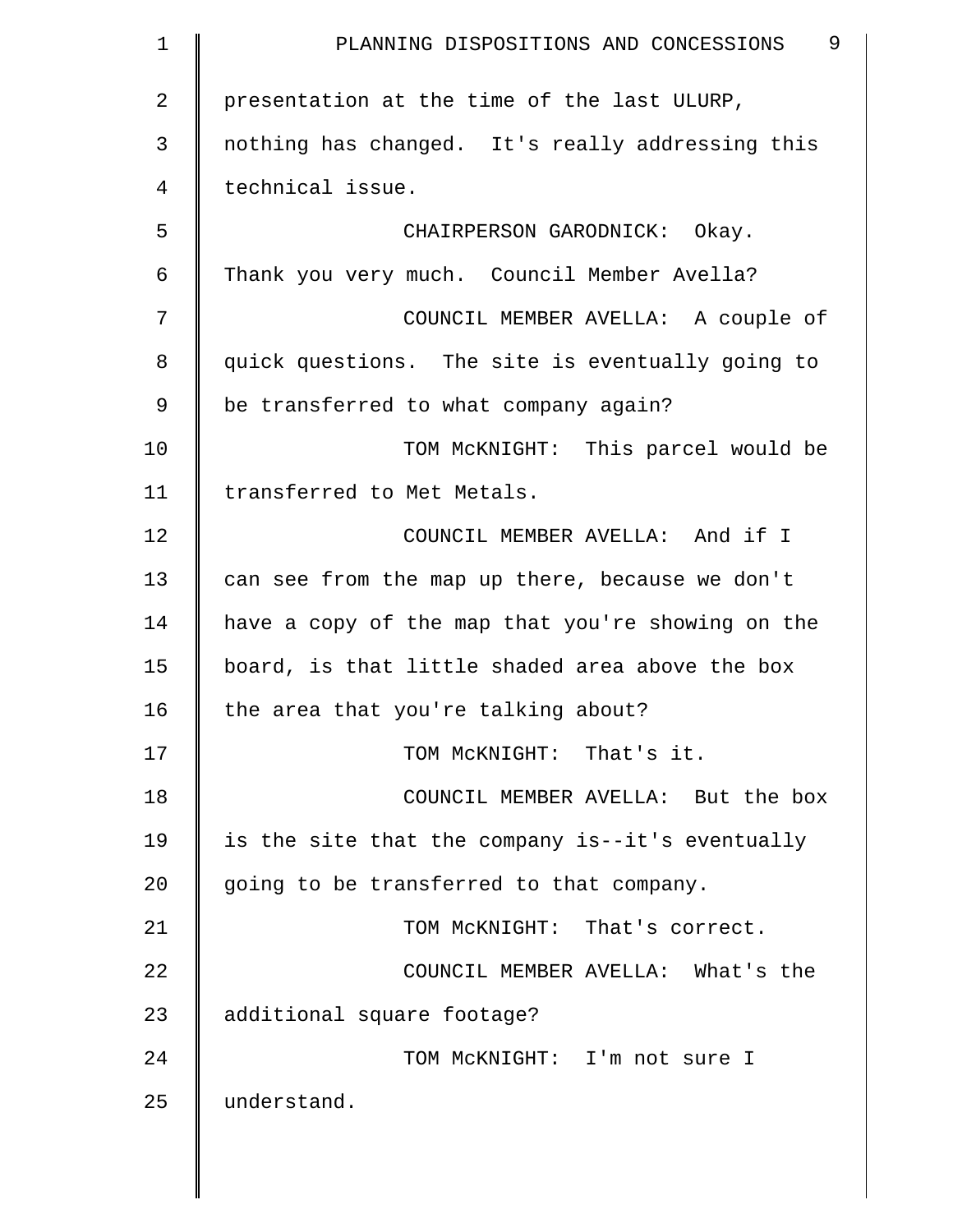| $\mathbf 1$    | 10<br>PLANNING DISPOSITIONS AND CONCESSIONS        |
|----------------|----------------------------------------------------|
| 2              | COUNCIL MEMBER AVELLA: What's the                  |
| 3              | additional square footage that you're now          |
| $\overline{4}$ | including in the zoning lot that wasn't included   |
| 5              | before?                                            |
| 6              | TOM MCKNIGHT: It was presented as                  |
| 7              | being part of the application previously, but it   |
| 8              | turned out that that part of tax lot wasn't        |
| $\mathsf 9$    | included in the list. So the boundaries of the     |
| 10             | site have not changed, it was just the included of |
| 11             | that part of the tax lot. So the site plan for     |
| 12             | this particular business and the disposition plan  |
| 13             | for this particular business has not changed.      |
| 14             | COUNCIL MEMBER AVELLA: For the                     |
| 15             | record, when the site is eventually given to the   |
| 16             | company, EDC has agreed to go before the Borough   |
| 17             | Board for that approval.                           |
| 18             | TOM McKNIGHT: We're required to go                 |
| 19             | through the 384 B 4 process in the charter, which  |
| 20             | is Borough Board Review, that's correct.           |
| 21             | COUNCIL MEMBER AVELLA: Mr.                         |
| 22             | Chairman, thank you. As you know, I had asked      |
| 23             | that the Council turn down the original            |
| 24             | applications, which the Council did not do. I      |
| 25             | reaffirm my opposition to this, and I think it's   |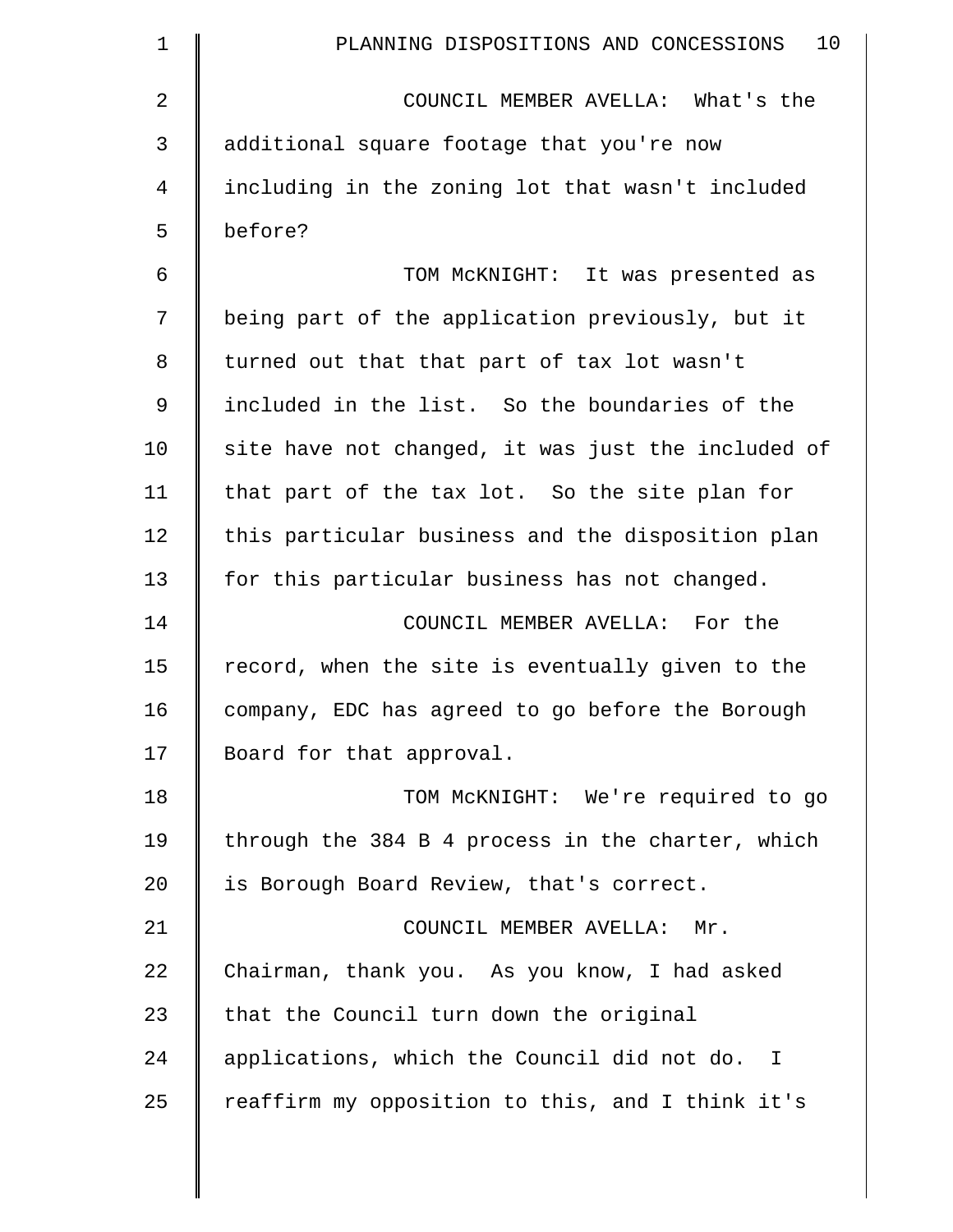| $\mathbf 1$    | 11<br>PLANNING DISPOSITIONS AND CONCESSIONS        |
|----------------|----------------------------------------------------|
| $\overline{2}$ | an absolute disgrace that the Mayor can call       |
| 3              | businesses in Willets Point blighted and then      |
| 4              | stick them on another neighborhood, but that's the |
| 5              | way the City operates. So I would ask that the     |
| 6              | Committee vote it down, but I know that's not      |
| 7              | going to happen.                                   |
| 8              | CHAIRPERSON GARODNICK: Thank you,                  |
| 9              | Council Member Avella. Seeing no member of the     |
| 10             | public wishing to testify on this item, I'll close |
| 11             | the hearing on Land Use 1224, the College Point    |
| 12             | Corporate Park--                                   |
| 13             | TOM MCKNIGHT: [Interposing] Thank                  |
| 14             | you.                                               |
| 15             | CHAIRPERSON GARODNICK: --and open                  |
| 16             | the hearing on our last item of the day. Yes,      |
| 17             | thank you for your presence here. Land use number  |
| 18             | 1222, non ULURP number 20105059HAM, which is part  |
| 19             | of the tenant interim lease program from HPD.      |
| 20             | It's in the district of our very own Council       |
| 21             | Member Inez Dickens. I'll invite the HPD           |
| 22             | representatives to the table and to introduce this |
| 23             | item as soon as they're ready. Ms. Clark?          |
| 24             | CAROL CLARK: Thank you, Chairman                   |
| 25             | Garodnick and Committee Members. I am Carol        |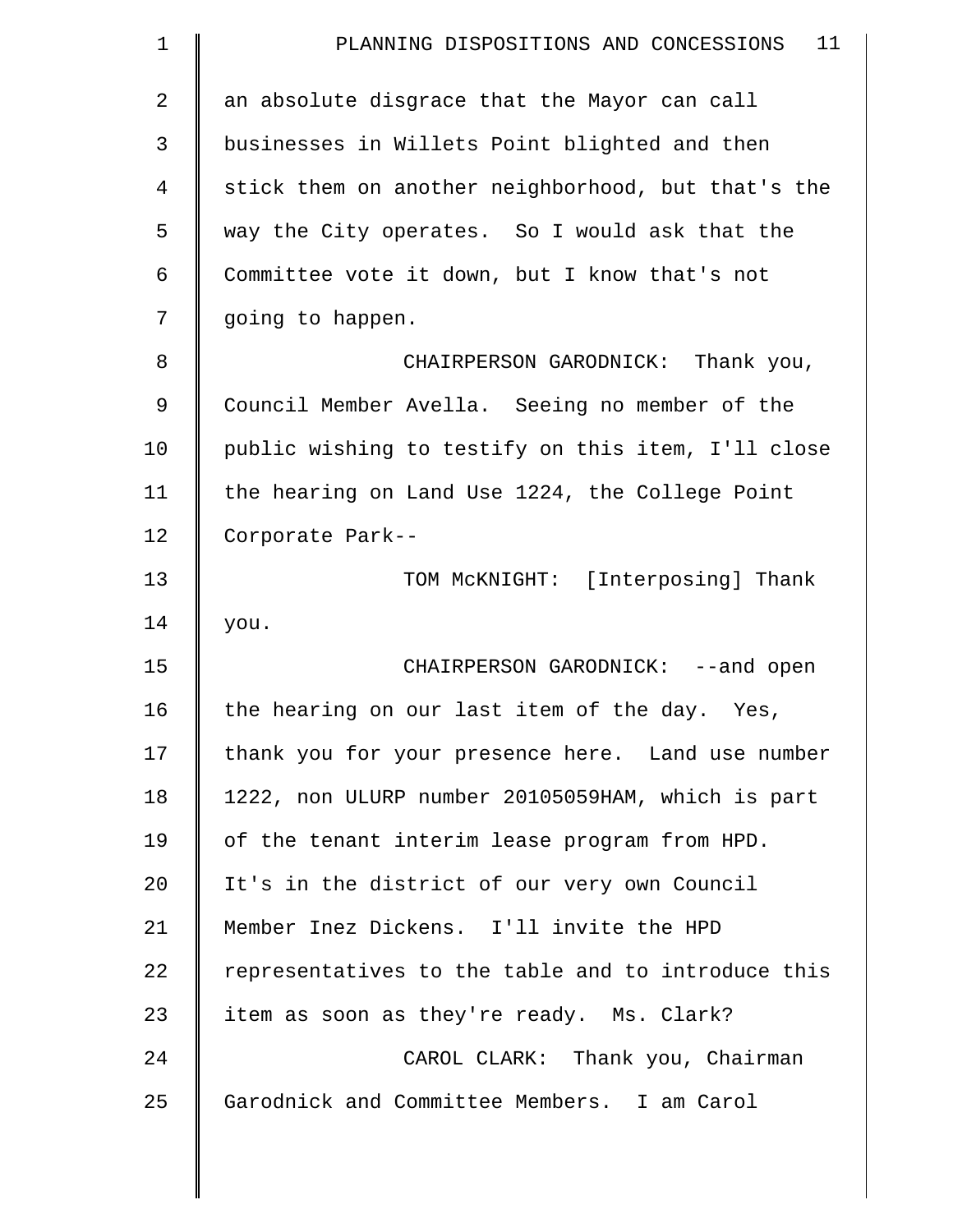| $\mathbf 1$    | 12 <sub>1</sub><br>PLANNING DISPOSITIONS AND CONCESSIONS |
|----------------|----------------------------------------------------------|
| $\overline{2}$ | Clark, Assistant Commissioner for Local                  |
| 3              | Legislative Affairs at HPD. I am joined by Victor        |
| $\overline{4}$ | Hernandez, our director of TIL, Tenant Interim           |
| 5              | Lease Program. LU 1222 consists of the proposed          |
| 6              | disposition of one occupied city-owned building,         |
| 7              | located as you noted at 4648 East 129th Street,          |
| 8              | through HPD's Tenant Interim Lease Pilot Program.        |
| 9              | This program is a collaboration between HPD, the         |
| 10             | Council and the Local Initiative Support                 |
| 11             | Corporation. In it, additional funding is                |
| 12             | provided by the Council to advance through the TIL       |
| 13             | pipeline's selected properties ready for                 |
| 14             | conversion to home ownership. The Council                |
| 15             | allocated \$3 million for FY '09 for the TIL pilot       |
| 16             | program and \$2 million of that sum is slated for        |
| 17             | the rehabilitation of this building. In                  |
| 18             | consultation with Council Member Dickens, Harlem         |
| 19             | Congregations for Community Improvements, known as       |
| 20             | HCCI, was designated to carry out the project.           |
| 21             | They are well known as one of the strongest              |
| 22             | affordable housing groups operating in Harlem, and       |
| 23             | have qualified under HPD's competitive                   |
| 24             | initiatives. Under the proposed project, the City        |
| 25             | will sell the building to the sponsor, which will        |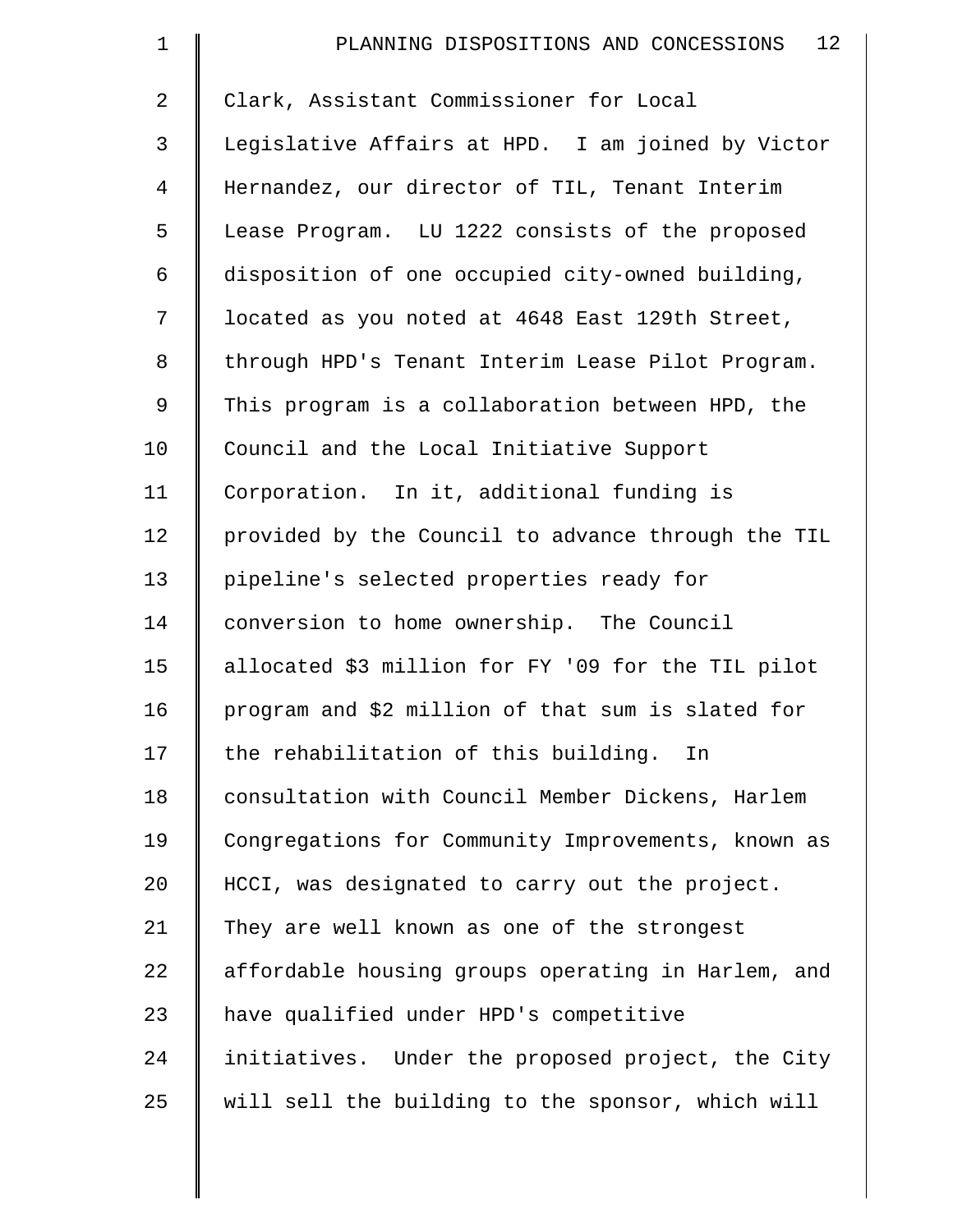| $\mathbf 1$    | 13<br>PLANNING DISPOSITIONS AND CONCESSIONS        |
|----------------|----------------------------------------------------|
| $\overline{2}$ | undertake rehabilitation of ten residential units. |
| 3              | Upon completion, the sponsor will sell the         |
| 4              | cooperative units to the tenants. Council Member   |
| 5              | Dickens has reviewed the project and indicated her |
| 6              | support.                                           |
| 7              | CHAIRPERSON GARODNICK: Council                     |
| 8              | Member Dickens?                                    |
| 9              | COUNCIL MEMBER DICKENS: Thank you,                 |
| 10             | Chair Garodnick. First, I support this action      |
| 11             | because I have already had a hand in moving this   |
| 12             | project forward. As part of the FY 2009 budget, I  |
| 13             | was able to work with a number of my council       |
| 14             | colleagues to set aside the \$2 million for the    |
| 15             | rehab of this property through the Council's TIL   |
| 16             | Pilot Initiative, administered by LISC and HCCI,   |
| 17             | Harlem Congregations for Community Improvement.    |
| 18             | The action in front of us today will free this     |
| 19             | money and allow HCCI to move forward with          |
| 20             | relocating the tenants, securing the total sum of  |
| 21             | money and beginning the rehab program.<br>This     |
| 22             | building houses ten total units, of which eight    |
| 23             | are currently occupied by members of the           |
| 24             | Residents' Association. The other two units are    |
| 25             | currently being used as relocation units for       |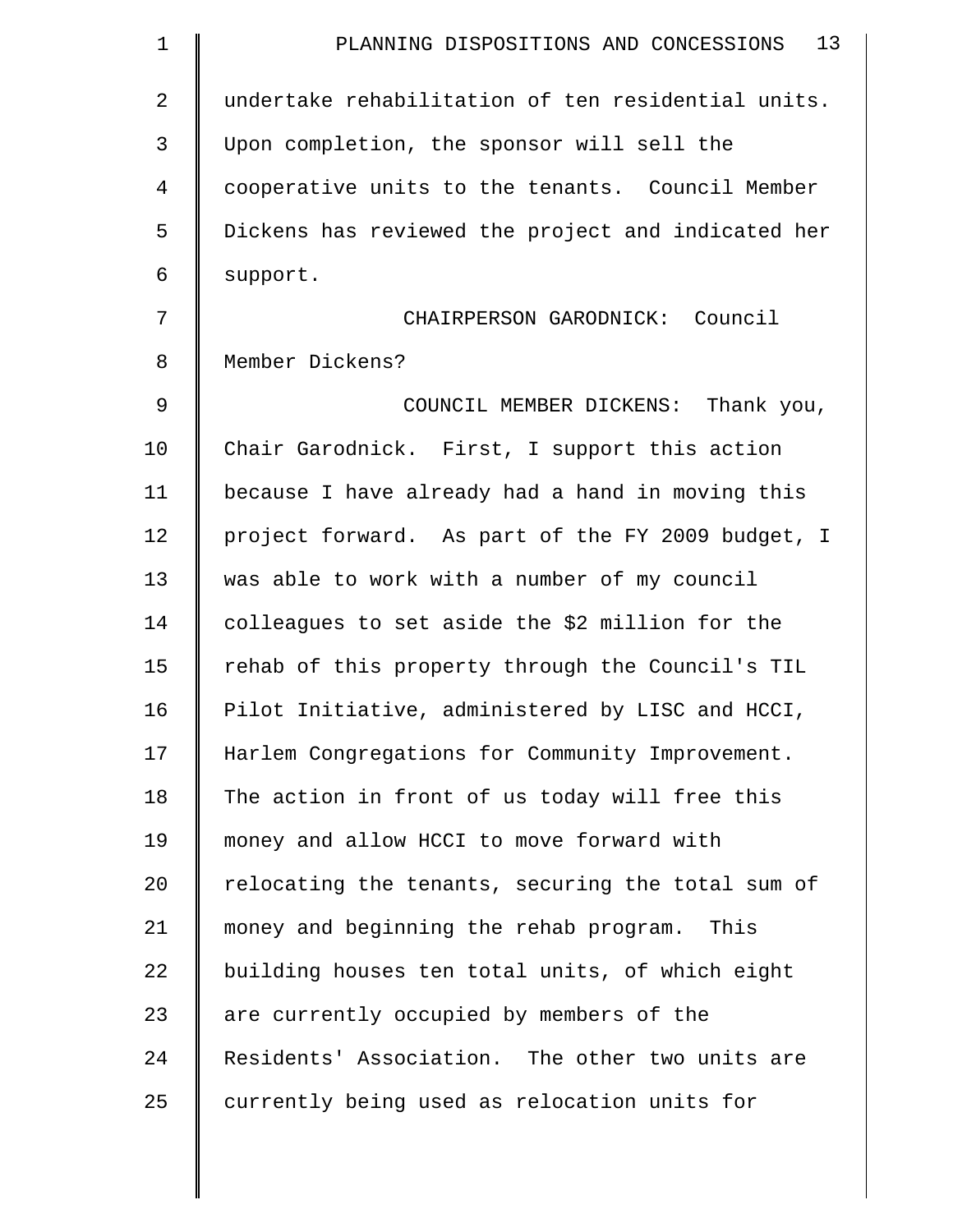| $\mathbf 1$    | 14<br>PLANNING DISPOSITIONS AND CONCESSIONS        |
|----------------|----------------------------------------------------|
| $\overline{2}$ | members of another TIL project. All of the units   |
| 3              | are seven and a half rooms in total, with four     |
| $\overline{4}$ | bedrooms that have been redesigned so that upon    |
| 5              | completion, each unit will have three bedrooms.    |
| 6              | In contrast to other TIL projects, this building   |
| 7              | is coming to the Council prior to beginning the    |
| $\,8\,$        | rehab, due to the Council funding awaiting our     |
| 9              | approval. Our approval in turn will allow HCCI to  |
| 10             | leverage a number of other sources like NYCERDA,   |
| 11             | the Federal Bank Board, the Affordable Housing     |
| 12             | Corp Fund and some home funding from West Harlem   |
| 13             | Group Assistance. While there is still a gap in    |
| 14             | the funding, Lucille McEwen, the president and CEO |
| 15             | of HCCI, is confident that with this action the    |
| 16             | project can begin to move forward. My office has   |
| 17             | spoken with Ms. McEwen and the residents to gauge  |
| 18             | their readiness, and I am confident that they are  |
| 19             | prepared to begin this project together. All       |
| 20             | plans have been approved by both the City and the  |
| 21             | residents. While there are some financial issues   |
| 22             | with some of the residents, we are confident that  |
| 23             | these issues can be resolved in a way that will    |
| 24             | allow this project to be successful over the long  |
| 25             | The residents are excited to move and get<br>term. |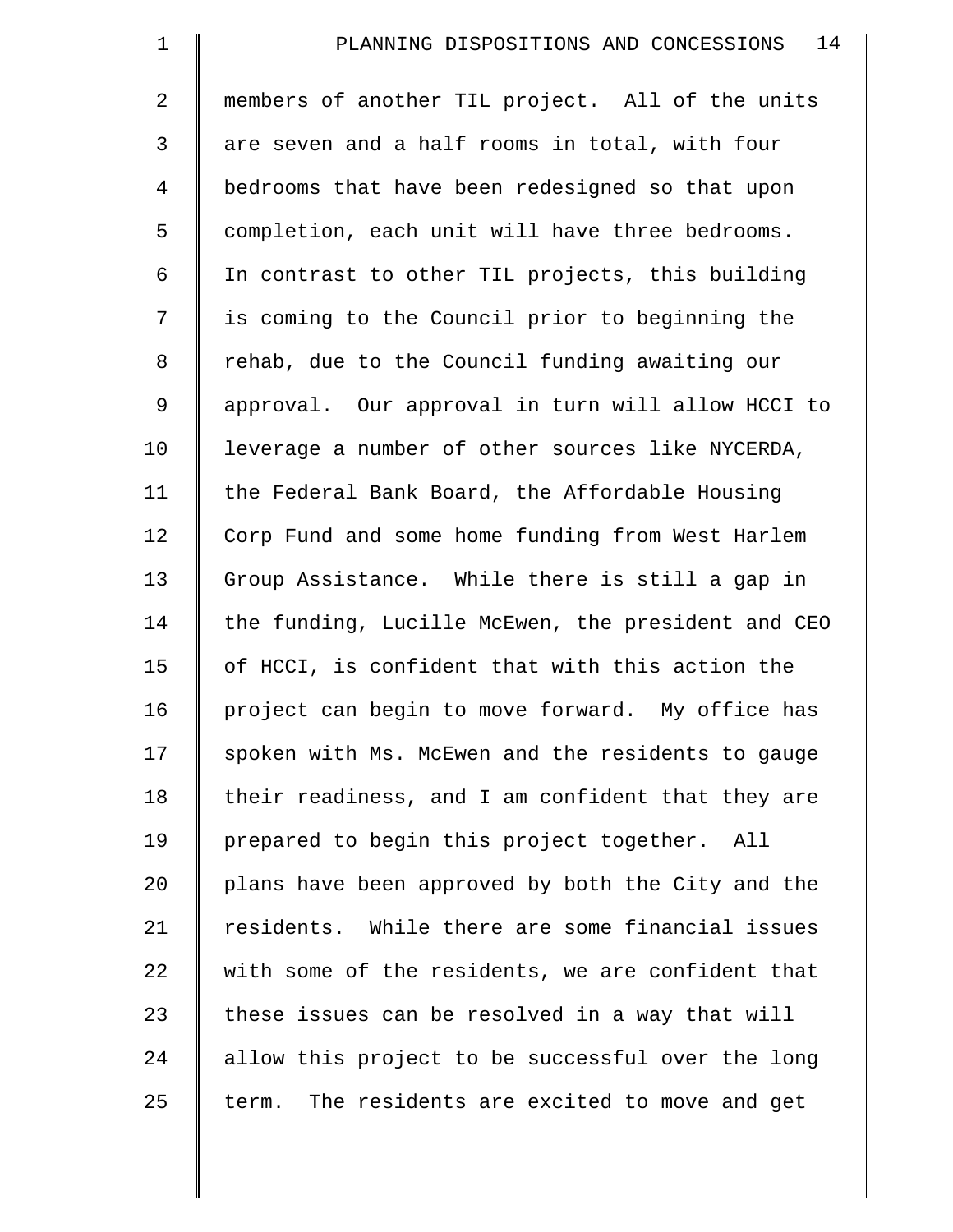| $\mathbf 1$    | 15<br>PLANNING DISPOSITIONS AND CONCESSIONS        |
|----------------|----------------------------------------------------|
| $\overline{a}$ | the project started, and I am hopeful for the      |
| 3              | future of this building, as I have a significant   |
| $\overline{4}$ | stake in its success. I thank HPD for their        |
| 5              | assistance and ask my colleagues for their support |
| 6              | for this TIL building. I thank my chair for my     |
| 7              | time.                                              |
| 8              | CHAIRPERSON GARODNICK: You got it.                 |
| 9              | Council Member Dickens, thank you. And with that,  |
| 10             | that's the last item on our agenda for today. All  |
| 11             | other items that are on the calendar are going to  |
| 12             | be laid over at the request of the individual      |
| 13             | Council Members in whose districts these           |
| 14             | properties sit. We'll be calling a vote on Land    |
| 15             | Use 1207, 1224 and 1222 only. Chair recommends an  |
| 16             | aye vote on all of those items and I'll ask the    |
| 17             | Counsel to call the roll.                          |
| 18             | CAROL SHINE: Carol Shine, Council                  |
| 19             | to the Subcommittee. Chair Garodnick?              |
| 20             | CHAIRPERSON GARODNICK: I vote Aye.                 |
| 21             | CAROL SHINE: Council Member                        |
| 22             | Dickens?                                           |
| 23             | COUNCIL MEMBER DICKENS: I vote                     |
| 24             | Aye. And I want to thank and congratulate both     |
| 25             | the Chair, Daniel Garodnick, and Council Member    |
|                |                                                    |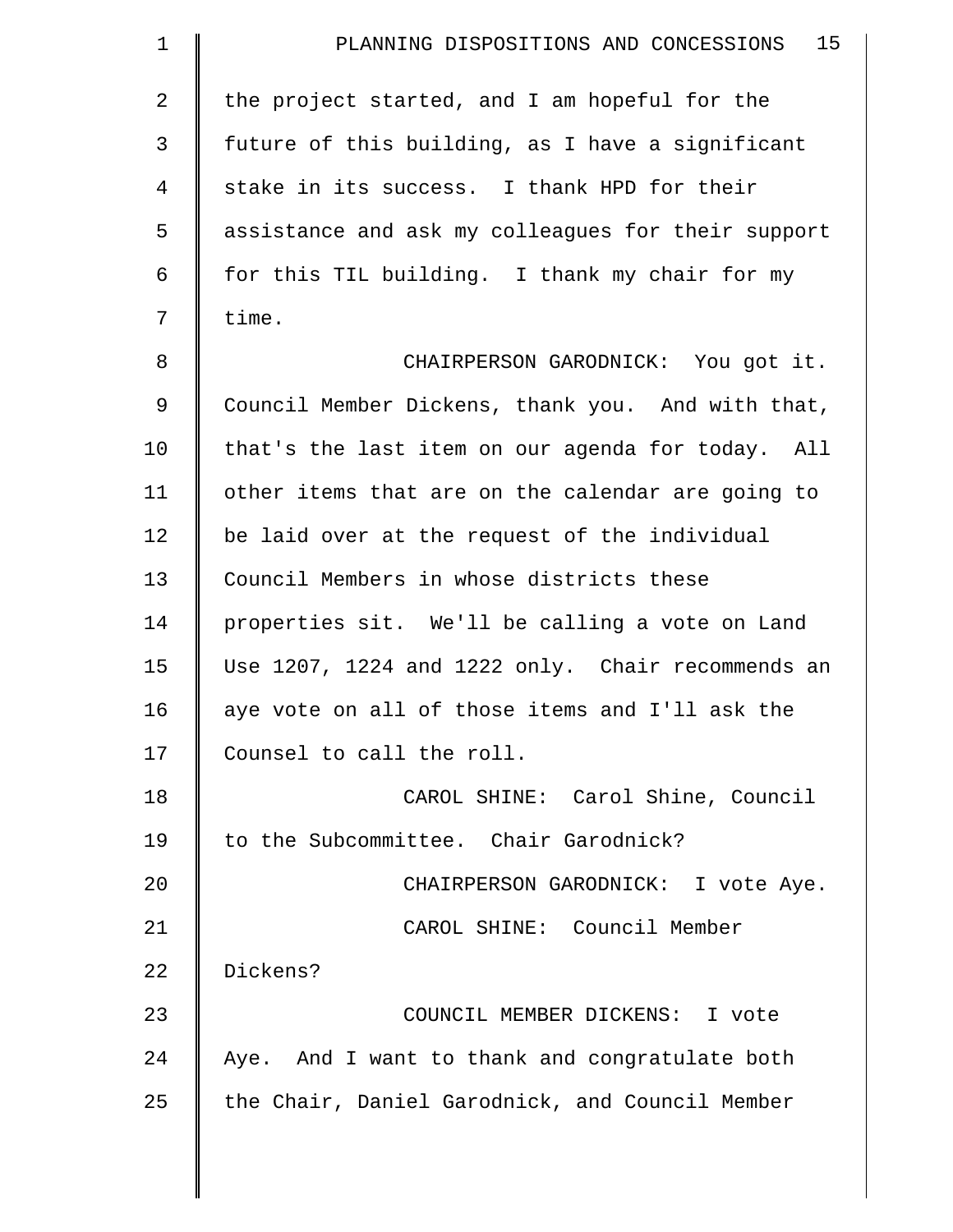| $\mathbf 1$    | 16<br>PLANNING DISPOSITIONS AND CONCESSIONS        |
|----------------|----------------------------------------------------|
| $\overline{2}$ | Ignizio for fighting to ensure that the process is |
| $\mathfrak{Z}$ | indeed fair and open for all to participate in     |
| 4              | with HPD, and I thank you and I vote Aye.          |
| 5              | CAROL SHINE: Council Member                        |
| 6              | Ignizio.                                           |
| 7              | COUNCIL MEMBER IGNIZIO: Yes. And                   |
| 8              | I too want to echo the sentiments of Inez to the   |
| $\mathsf 9$    | Chairman, who did yeoman's work on this.           |
| 10             | CAROL SHINE: By a vote of three in                 |
| 11             | the affirmative, none in the negative and no       |
| 12             | abstentions, the aforementioned items are approved |
| 13             | and referred to the full Committee.                |
| 14             | CHAIRPERSON GARODNICK: All right.                  |
| 15             | Committee Members, thank you very much. And with   |
| 16             | that we are going to be adjourned. And I share my  |
| 17             | colleagues for what we were able to achieve today. |
| 18             | Thank you.                                         |
|                |                                                    |
|                |                                                    |
|                |                                                    |
|                |                                                    |
|                |                                                    |
|                |                                                    |
|                |                                                    |
|                |                                                    |
|                |                                                    |